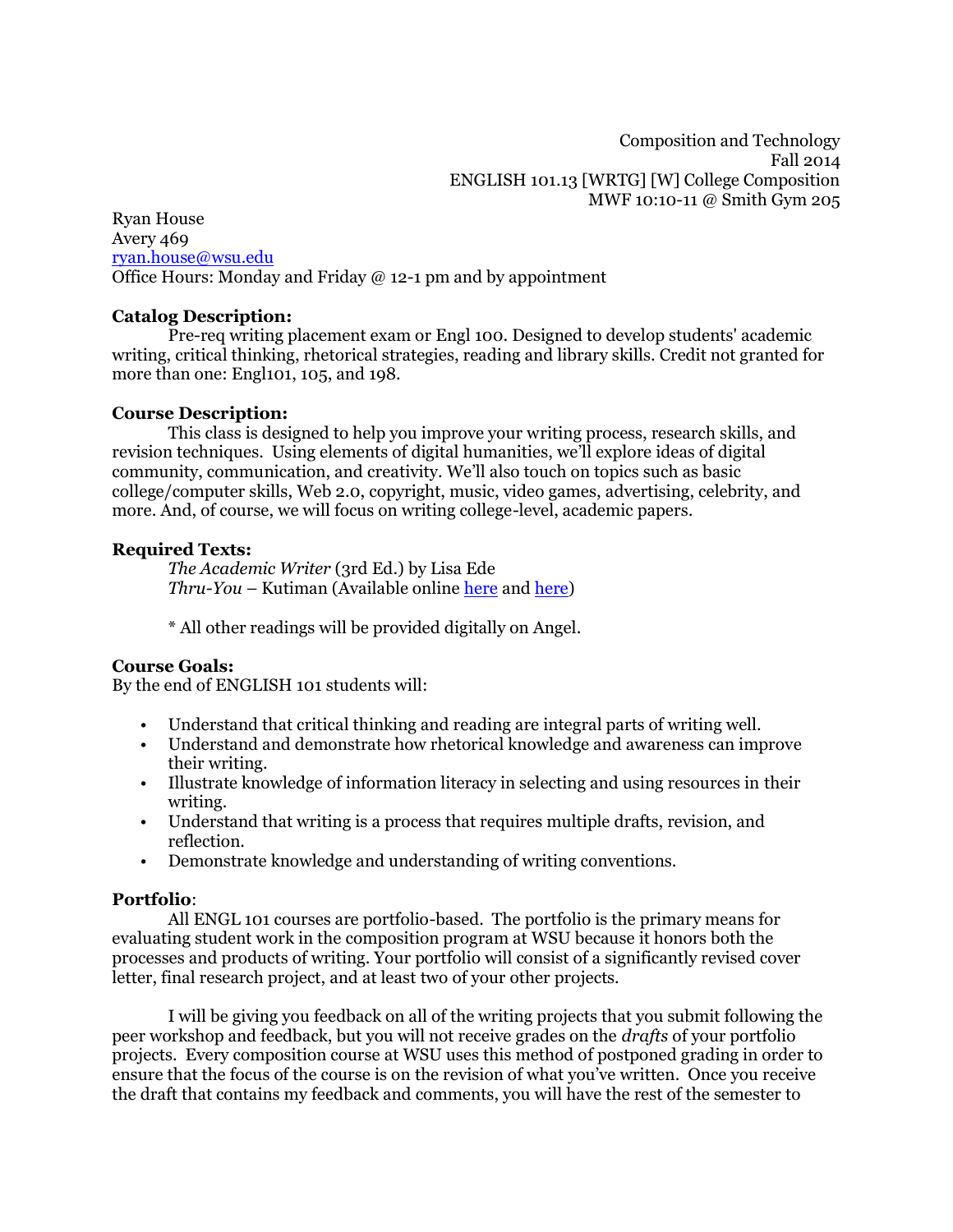revise your projects before submitting them for the portfolio. The portfolio will be evaluated holistically at the end of the semester and may be reviewed by other readers. **You must turn in every project in order to pass the course.** Keep *all* of the drafts that you do. Don't simply save changes over existing drafts! 101 Policy states that I can refuse to accept a project for which you have no preliminary drafts.

# **Portfolio Evaluation Criteria:**

All students in ENGL 101 will be assessed on the following criteria:

- Critical thinking, reading, and writing (Meets Goals 1, 4, 5, 6)
- Rhetorical knowledge and awareness (Meets Goals 1, 4, 5, 6)
- Information literacy (Meets Goals 1, 4, 5, 6)
- Processes of writing (Meets Goals 1, 4, 5, 6)
- Knowledge of conventions (Meets Goals  $1, 4, 5$ )

Indicates which of the [Seven Learning Goals of the Baccalaureate](http://ugr.wsu.edu/faculty/7goals.html) are met by ENGL 101.

# **Writing Assignments:**

For the major writing assignments, you will also be required to turn in mini-portfolios. This is to familiarize you with the portfolio process while the stakes are still *relatively* low. There will be detailed assignment sheets and guidelines for each of these projects. *Projects that are not turned in by the due date for the mini-portfolio will not be eligible for submission in the final portfolio.*

# **Project 1: Technology Inventory and Autobiography:**

-- An examination of the technology you use as a part of daily life and a reflection on how you came to be so technologically savvy (or not).

# **Project 2: Paraphrase / Summary of Scholarly Article:**

-- An exercise in paraphrase and summary of a scholarly article. The article will be provided.

# **Project 3: Rhetorical Analysis:**

-- An analysis of the rhetorical choices employed in Kutiman's *Thru-You*. You will analyze a section of the text, analyze its source materials, and make an arguable claim about the rhetorical situation at the intersection of the two.

# **Project 4: Research Prospectus:**

-- A preliminary survey of what you'd like to research and write about for your research assignment. All topics must be approved. An updated prospectus will be due after the annotated bibliography is finished.

# **Project 5: Annotated Bibliography**

-- A summary and analysis of the sources you have gathered for use in your research paper. The annotated bibliography must be made into a literature review to be eligible for the major portfolio.

# **Project 6: Research Paper**

-- The culmination of your focused research! You will closely examine, analyze, and make an arguable claim about a remix, remediation, or reworking of a text or texts.

# **Project 7: The Remix:**

-- A remediation of your research paper accompanied by a written justification and short presentation.

# *A note on project eligibility for major portfolio*:

*Your major portfolio must include three projects. Projects #3 and #6 must be included in the major portfolio, fulfilling two of the three requirements. Projects #1, #4, and #7 are*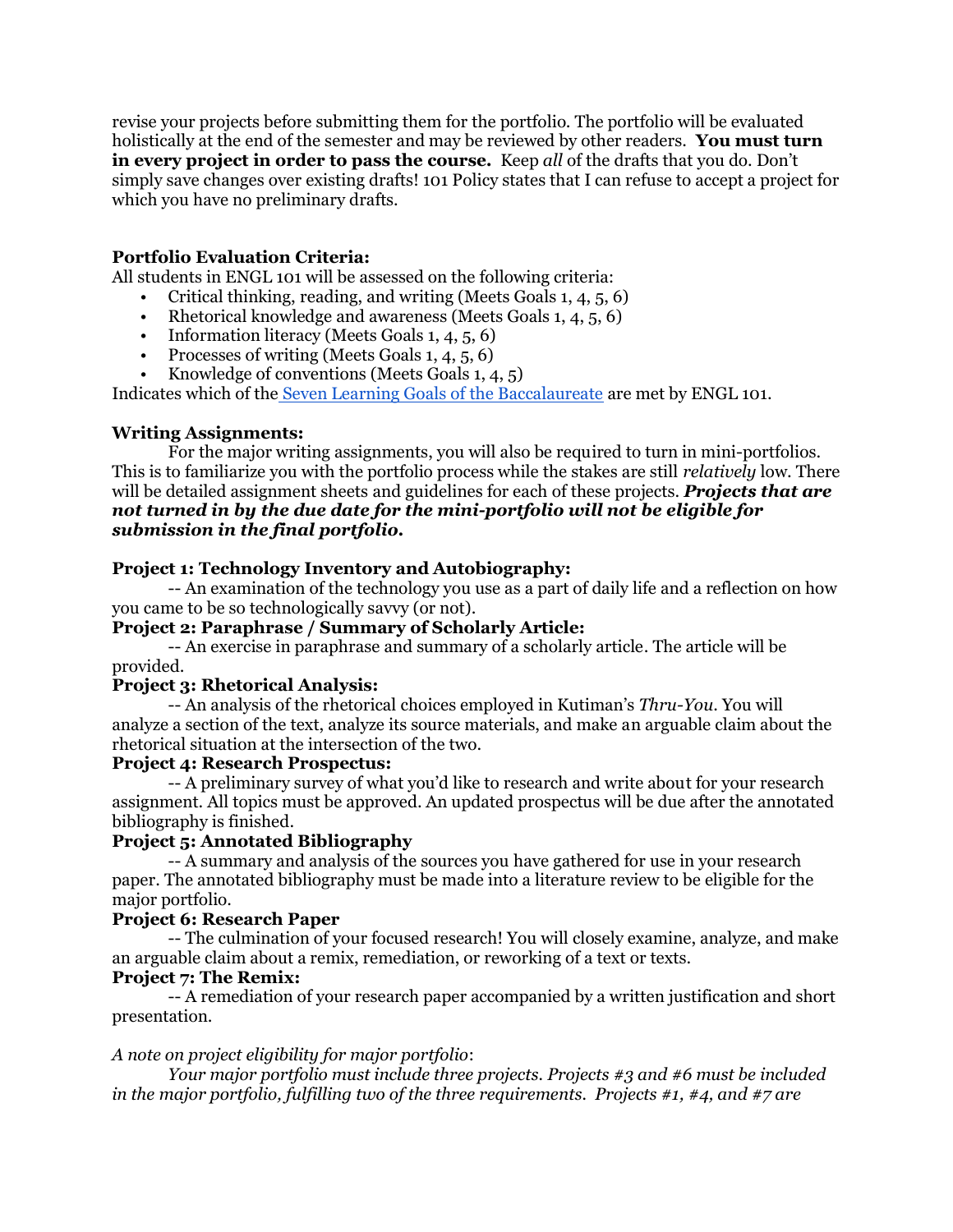*excluded from eligibility. This leaves you the option of including either #2 or #5 to complete the third project requirement.*

**Because #1 and #4 are not eligible for the portfolio, mini-portfolios will not be necessary. However, mini-portfolios are required for all other assignments regardless of their inclusion in your major portfolio.**

# **Mini-Portfolio Requirements:**

- **A reflective essay –** a short essay concerned with your writing experience. You are to reflect on your work, methods, and development as a writer.
- **A rough draft**
- **A response to peer comments**
- **A revised draft**

# **Major Portfolio Requirements:**

- **A revised cover letter**  a longer essay concerned with your experiences in the course overall; a reflection on your progress.
- **Intermediate drafts of all included projects**
- **Responses to my comments for all included projects**
- **Final drafts of all included projects**

### **Reading Responses:**

In addition to these projects, you are required to respond to the various class readings through a dedicated online forum. Responses should demonstrate your understanding of the readings, provide insight from your unique viewpoint, and illustrate how you will incorporate its meaning into your own writing / overall education. In other words, I want you to tell me what the article is about, what you think about it, and how it might make your writing better. As part of your participation grade, you are required to post a reading response for each class reading, comment on two (2) classmates' responses, and finally, respond to a comment left on your original post. Your first post is due before the start of class for which the reading is assigned. Your responses are due by midnight of that same day.

#### **Individual Meetings:**

During week 8, students will meet with me for a brief, 10-15 minute conference in order to discuss the progress of your research. Class will not meet at the regularly scheduled times, however there will be assignments throughout the week deadlines that coincide with our class times. *Your meeting with me will count as your attendance for the entire week.* In other words, *missing our meeting is the equivalent of missing three (3) days of class.* Don't miss it. More information will be given in the weeks preceding.

# **Grade Distribution:**

*50% Major Portfolio 30% Reading Responses, In-Class Writing, and other Activities (Participation) 10% Mini-portfolios 10% Final Presentation ---------------------------------------------------------------- /1000 Points Possible*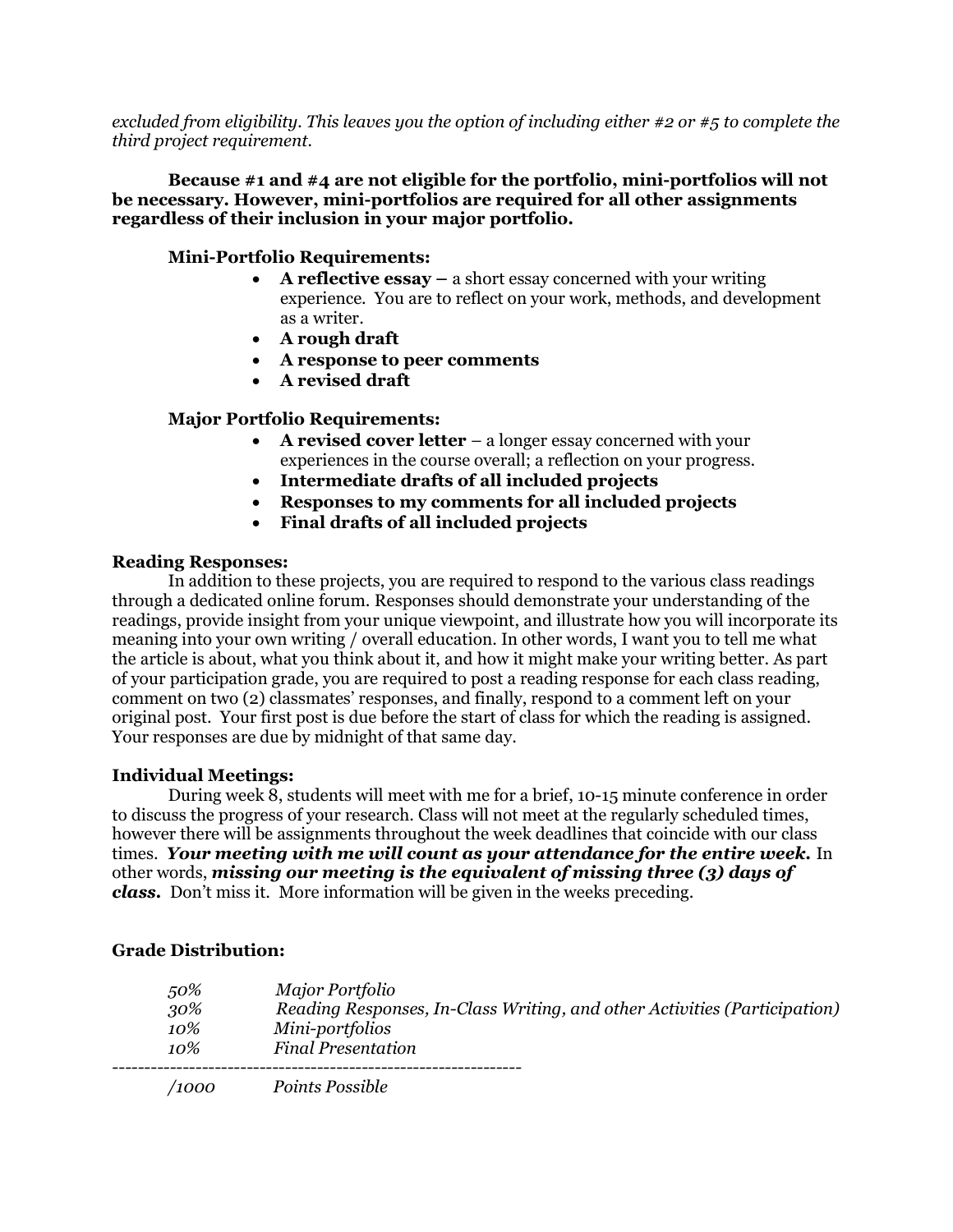#### **Grading Scale**:

| 94-100% | A    |
|---------|------|
| 90-93%  | A-   |
| 87-89%  | B+   |
| 84-86%  | B    |
| 80-83%  | B-   |
| 77-79%  | C+   |
| 74-76%  | C    |
| 70-73%  | $C-$ |
| 67-69%  | D+   |
| 64-66%  | D    |
| 0-63%   | F    |

### **WSU Grading Standards:**

*The grading for ENGL 101 follows WSU standards: A: Outstanding achievement-awarded only for the highest accomplishment B: Praiseworthy performance-above average in most respects C: Satisfactory performance-work meets the standards for competency D: Minimally passing-effort and achievement less than satisfactory.*

#### **Midterm Grades:**

Due to the nature of the portfolio system, which emphasizes process over product, students who are making satisfactory progress in the class (i.e., turning in assignments on time, meeting basic assignment requirements, attending class regularly, etc.) will receive a midterm grade of "X," which indicates that coursework is in progress. Students who are not making satisfactory progress will receive a grade of C- or below as a warning and are strongly encouraged to meet with their instructor. Students who belong to an organization that requires proof of satisfactory progress (not a grade) in writing may request that their instructor sign a Progress Report Form.

#### **Project Submission Guidelines:**

All work should be formatted according to MLA guidelines. This means Times New Roman 12 pt. font, 1" margins all around, double spacing with NO extra spaces between paragraphs, and proper page numbering, etc. *Formatting absolutely matters; assignments not formatted correctly will be considered incomplete and any grade given will reflect that***.**

#### **Late assignments will automatically lose half credit.**

#### **Attendance:**

Because of the collaborative nature of the course and the intensive in-class work required, regular attendance is crucial for student success. Roll will be taken daily. A maximum of six (6) absences are allowed for MWF classes. Students will fail the class upon the 7th absence. All absences, including University Excused Absences, count toward the total number of absences. **In English 101, as in any of your classes, if serious illness or emergencies prevent you from attending class, you should contact the Dean of Students.**

I will take roll each class meeting at the beginning of class. If you are tardy, it is your responsibility to make sure that you are not marked absent by telling me at the end of class. I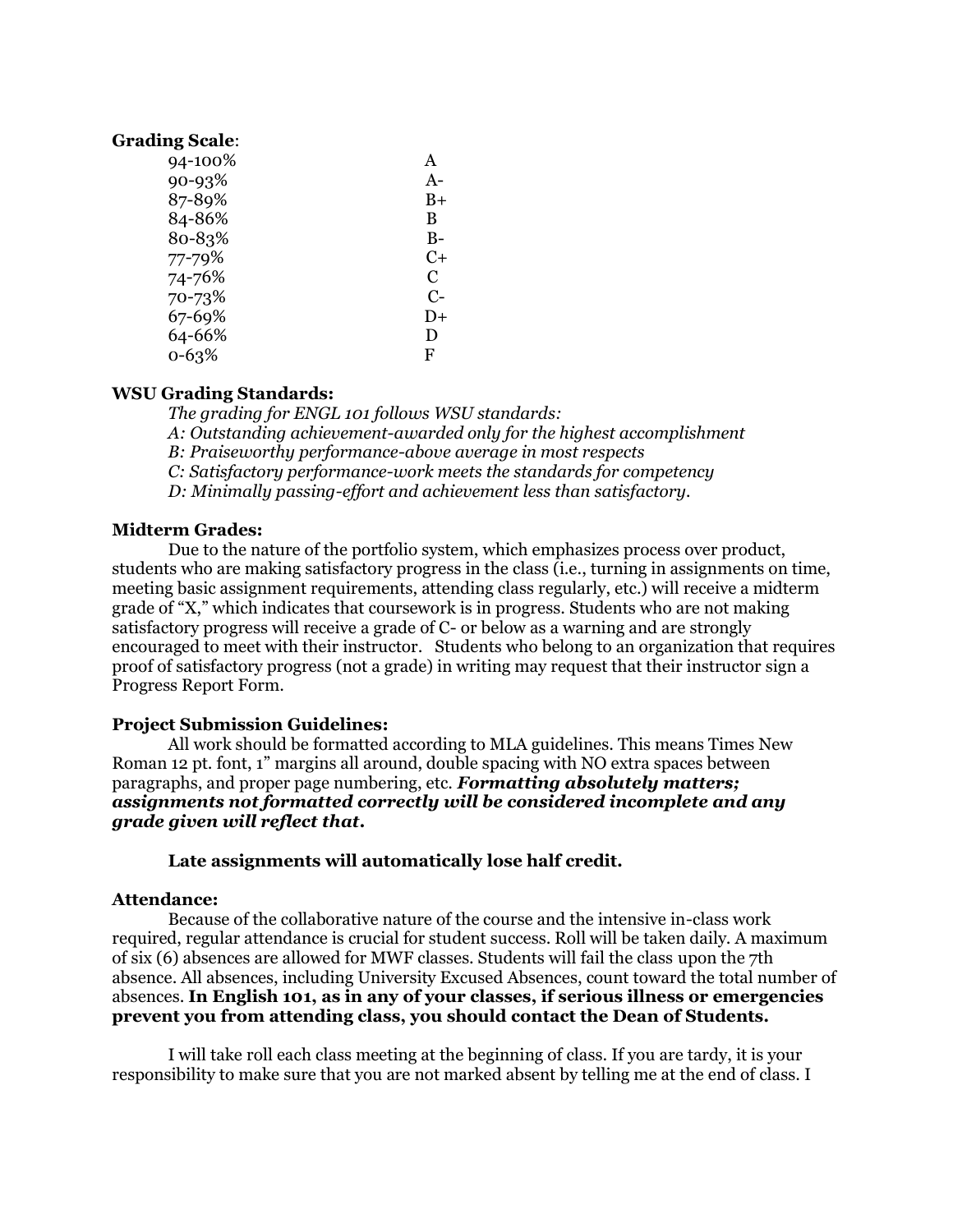understand that some absences and tardies cannot be avoided, but it is your responsibility to take that into account when you are late or miss class.

### **No absence is excused. Nothing counts for attendance except being in class (excluding days when class does not physically meet, obviously).**

Arriving more than 5 minutes but less than 15 minutes late is considered tardy. **Being tardy three (3) times equals one (1) absence.** Arriving more than 15 minutes late constitutes an absence.

#### **Makeup Work:**

Because of the collaborative nature of the in-class work, I am unable to allow makeup work for many of these assignments. For University-sponsored absences (you must obtain the proper paperwork BEFORE the absence) and extreme illness, I will assign writing assignments that I feel are the equivalent of the in-class work. This makeup work will be assigned at my discretion and must be turned in within one week of the absence in order to receive credit. Other absences may be considered eligible for makeup work if they are discussed with me in advance, or if you provide documentation of the reason for the absence and as long as absences do not become excessive. **Note: A doctor's note does not mean that the absence is excused, and the final decision regarding make up work is mine to make.**

#### **Academic Integrity***:*

The [Council of Writing Program Administrators](file:///E:/Applications/Dropbox/Comp%20101/%22http:/www.wpacouncil.org/positions/WPAplagiarism.pdf%22Council%20of%20Writing%20Program%20Administrators) (CWPA) states that "In an instructional setting, plagiarism occurs when a writer deliberately uses someone else's language, ideas, or other original (not common-knowledge) material without acknowledging its source." The WSU Academic Honesty "Policy (based on State of Washington Code) expands the CWPA definition of plagiarism as well as explaining other categories of academic misconduct. As a WSU student, you are bound by these policies and are responsible for being aware of and abiding by them. Students who commit intentional acts of plagiarism will be reported to the Assistant Director of Composition and the Office of the Dean of Students and will fail the class.

#### **Reasonable Accommodation:**

Students with Disabilities: Reasonable accommodations are available for students with a documented disability. If you have a disability and need accommodations to fully participate in this class, please either visit or call the Access Center (Washington Building 217; 509-335-3417) to schedule an appointment with an Access Advisor. All accommodations MUST be approved through the Access Center.

#### **WSU Safety Statement:**

Washington State University is committed to maintaining a safe environment for its faculty, staff, and students. Safety is the responsibility of every member of the campus community and individuals should know the appropriate actions to take when an emergency arises. In support of our commitment to the safety of the campus community the University has developed a Campus Safety Plan, [http://safetyplan.wsu.edu.](http://safetyplan.wsu.edu/) It is highly recommended that you visit this web site as well as the University emergency management web site at <http://oem.wsu.edu/> to become familiar with the information provided.

#### **Etiquette:**

This classroom will be a learning community as we come to understand the nuances of writing in an academic setting together. Please be respectful of the community we are building. Any behavior that is disruptive to class will not be tolerated and could result in an absence for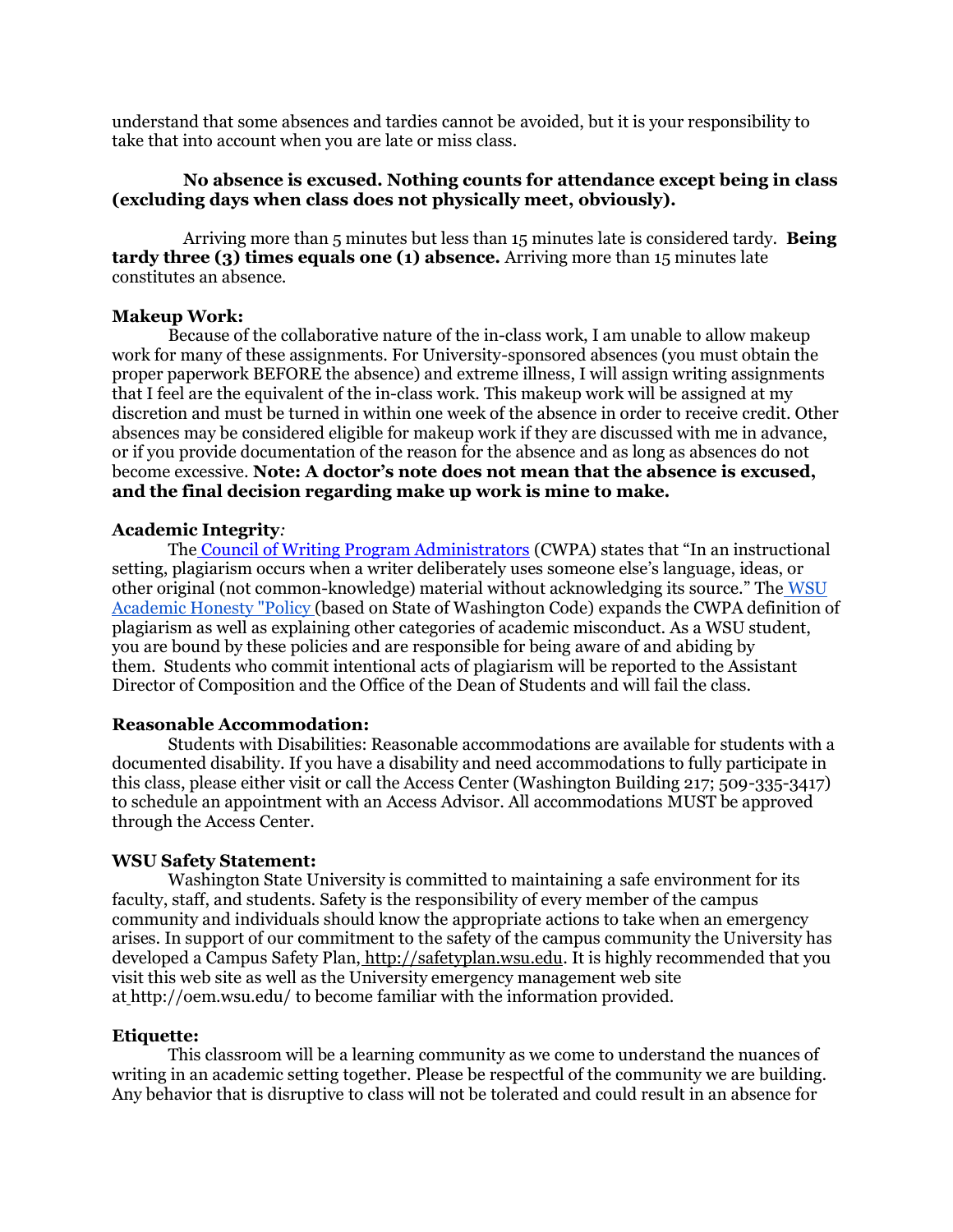those involved. This includes sleeping, eating noisily, being rude to your classmates, talking while someone else is talking, and any other behavior that becomes problematic. Use common sense and decency.

### **What I expect from you:**

- To come to class prepared, on time, and willing to participate
- Academic honesty plagiarism is a serious offense.
- Self-responsibility Ultimately, you alone are responsible for how you perform in this class. Act like it.
- Effort Put some forth.

### **What you can expect from me:**

- To be available for help/conferences office hours and/or by appointment
- To fairly hold you all to the rules set forth in this syllabus. I'm not asking of you anything that I don't expect you are capable of.
- A commitment to helping you become better writers, and by extension, thinkers.

#### **Electronic correspondence**:

### **You are responsible for communications sent through the university's email server. Get into the habit of checking it regularly.**

I am glad to answer questions via email. However, you should treat email as a form of communication between two professionals. Use greetings and **complete sentences**, sign your name at the end, and never use text language. **I reserve the right to not respond to emails that look like tweets, Facebook status updates, or text messages.** I try to respond to emails in a reasonable amount of time, but do not expect that I will always respond to emails after normal business hours. And please, do not email me questions that have been answered elsewhere. Check all assignment sheets, class notes, Angel announcements, and this syllabus before emailing me.

#### **Personal Communication Devices/Laptops:**

Generally speaking, cell phones and laptops may both be used so long as it is for classrelated activities and I encourage you to come up with creative uses for technology in the classroom. That said, use common sense: if you were speaking with a co-worker or having dinner with a friend you wouldn't tweet in their face, so please show your classmates and me the same respect.

Cell Phones: Again, use common sense and courtesy. If someone is in front of the class speaking, show them respect by directing your attention to them. If you are working with a group, show them respect by contributing to the work. You will not be fooling anyone. Everyone can tell the difference between the look on your face when you're Googling a term for the class and when you're playing Candy Crush. Also, please **set your phone to silent,** *not vibrate!*

Laptops: I encourage all students to bring laptops or tablets to class for note-taking and writing exercises. If you do not have one you may speak to the library staff about laptop rentals (or, if possible, purchase a cheap netbook for roughly the same price). **Students without reliable computer or internet access should speak with me as soon as possible**. I reserve the right to order students to close their laptops and take notes the old fashioned way if I suspect that more people are Facebooking than participating. Stay off of Facebook.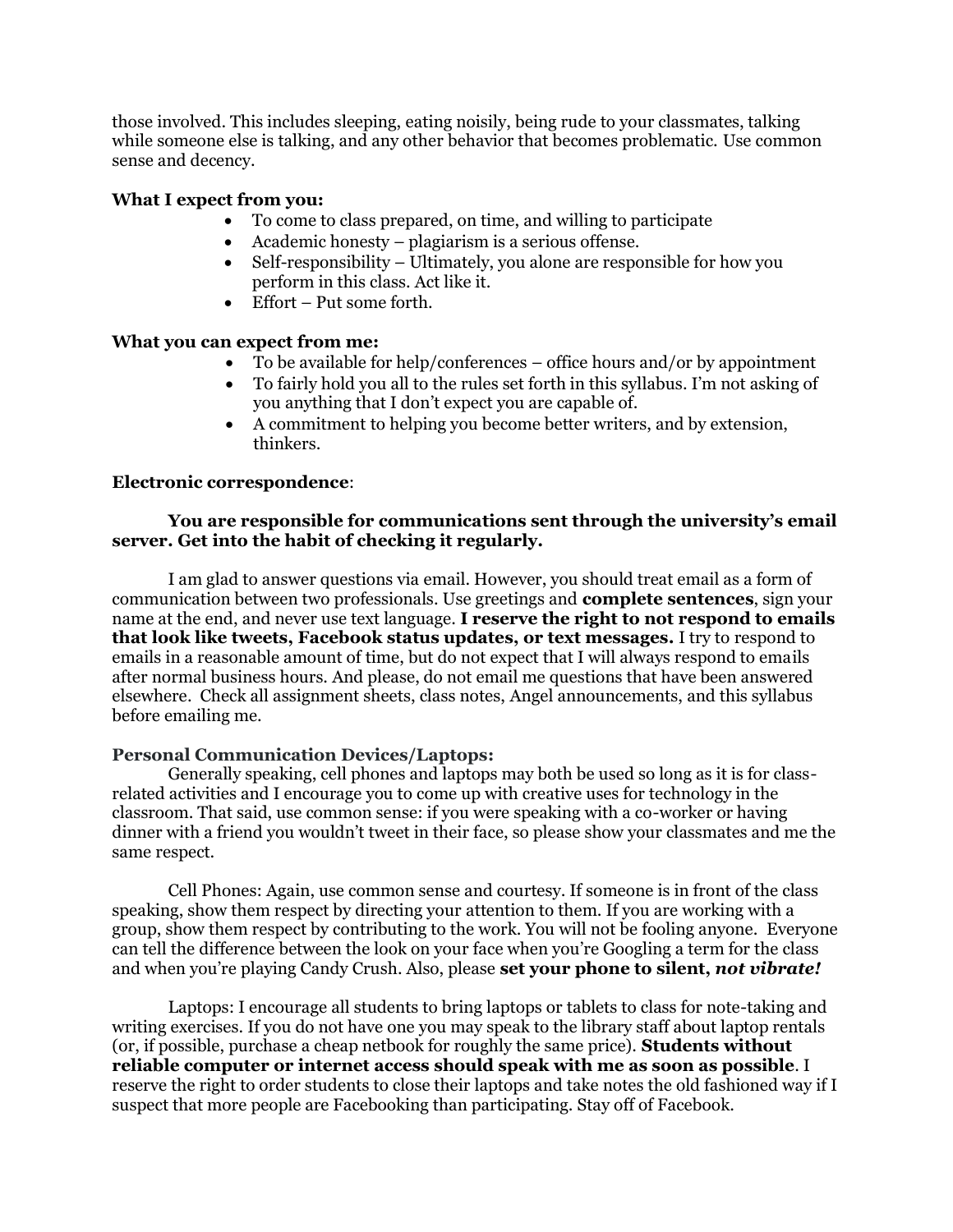If I catch you misusing phones and computers, **you will be marked absent for the day without any warning or notification.**

**I reserve the right to change the Personal Communication Devices and Laptops policy at any time.** If these privileges are abused, they will be taken away – from everyone. Police yourselves. Practice self-control.

**Earphones are not okay. Ever. Put them away upon entering the classroom.**

### **Computer problems are not a valid excuse for anything. Many viable solutions and alternatives are available.**

**Please note that I am not tech support.** Feel free to come to me with questions about your tech, but know that I will mostly direct you to applicable avenues of assistance (or Google).

#### **Additional Resources: Avery Microcomputer Lab (AML)**

All ENGL 101 students have access to the services and facilities of the AML (Avery 101, 103, & 105), including free printing.

### **Writing Center**

Students are encouraged to visit the Writing Center, which provides free, walk-in peer tutoring service. The Writing Center is located in CUE 403. The ENGL 101 program strongly encourages use of the face-to-face Writing Center. Online tutoring is available throug[h](http://writingprogram.wsu.edu/units/writingcenter/etutoring/) [eTutoring.](http://writingprogram.wsu.edu/units/writingcenter/etutoring/)

# **ENGL 102**

A one-credit writing workshop. Beginning the 3rd week of classes, students and a facilitator meet in small groups once a week to revise projects for ENGL 101 or any other course. Contact [Writing Programs](http://writingprogram.wsu.edu/) for more information. You can sign up for the class on [zzusis.](http://www.my.wsu.edu/)

#### **Course Calendar**

What follows is the projected course calendar for the semester. I reserve the right to adjust this calendar in order to better serve the needs of the class. Although I will always alert you to changes, students should regularly check the calendar. It is a good practice for all of your classes. The due dates for major projects will remain unchanged even if the daily readings and in-class assignments are adjusted (unless otherwise stated).

| Date           | In-Class Activities           | Readings                | <b>Assignments</b> Due |
|----------------|-------------------------------|-------------------------|------------------------|
| Week 1         |                               |                         |                        |
| Monday $-8/25$ | <b>Introduction to Course</b> |                         |                        |
|                |                               |                         |                        |
| $We dnesday -$ | <b>Writing and Reading</b>    | $AW - Ch. 1-2 (p.1-33)$ |                        |
| 8/27           | <b>Begin Tech</b>             |                         |                        |
|                | Autobiography                 |                         |                        |
|                |                               |                         |                        |
| Friday $-8/29$ | The Writing Process           | $AW$ – Ch. 3            | Syllabus Quiz - Due    |
|                |                               |                         | at class time          |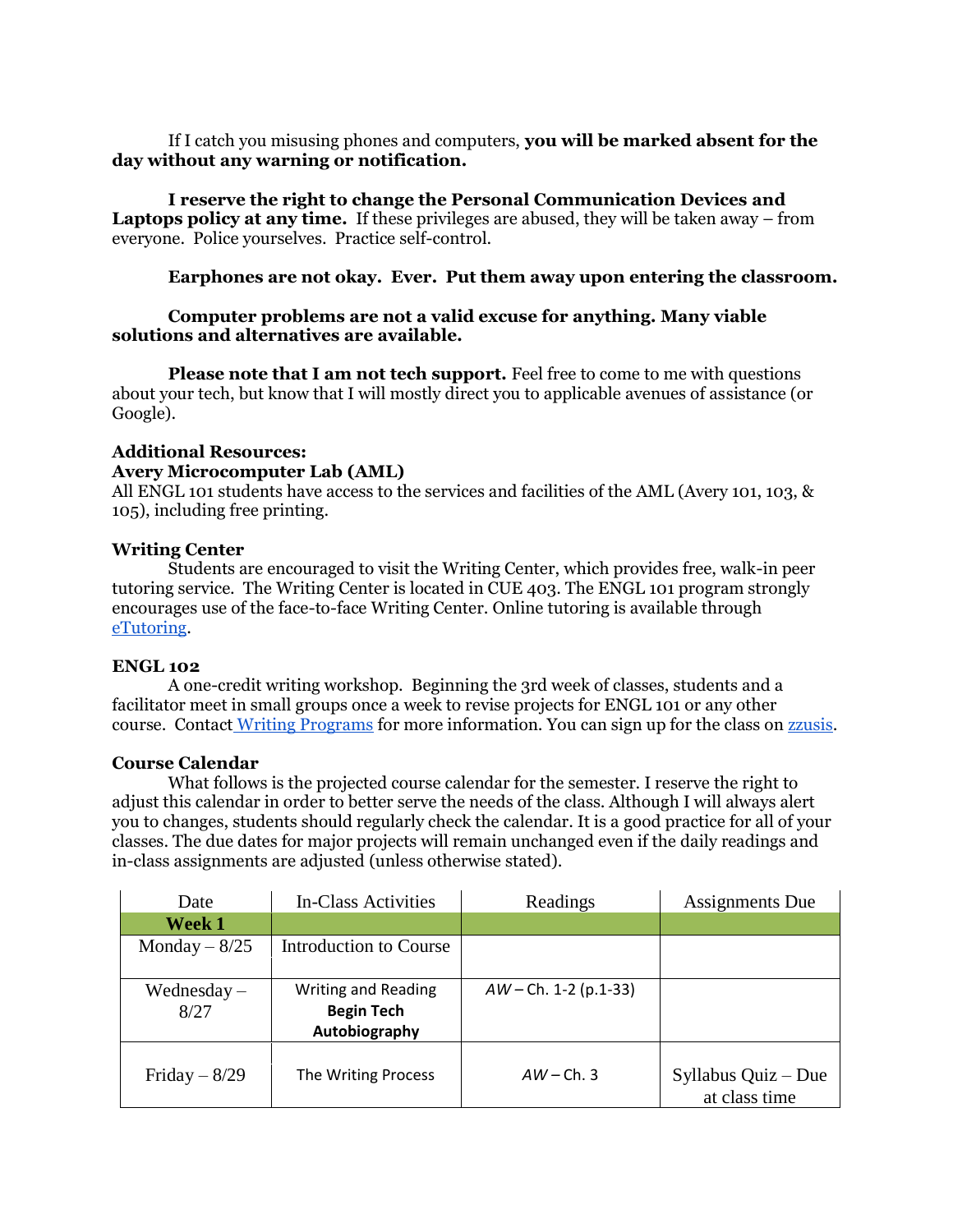| Week 2           |                                                                                                                     |                                                                                  |                                                                      |
|------------------|---------------------------------------------------------------------------------------------------------------------|----------------------------------------------------------------------------------|----------------------------------------------------------------------|
| Monday $-9/1$    | Labor Day                                                                                                           | No Class                                                                         |                                                                      |
|                  |                                                                                                                     |                                                                                  |                                                                      |
| Wednesday $-9/3$ | <b>AML Orientation</b>                                                                                              | Avery 105                                                                        | <b>Tech Autobio Due by</b><br>Midnight                               |
|                  |                                                                                                                     |                                                                                  |                                                                      |
| Friday $-9/5$    | <b>Rhetorical Situations</b>                                                                                        | $AW$ – Ch. 4                                                                     |                                                                      |
| Week 3           |                                                                                                                     |                                                                                  |                                                                      |
| Monday 9/8       | The Significance of<br>Remix                                                                                        | "RW, Revived" -<br>Lawrence Lessig (Angel)                                       | <b>Bring Reading to Class</b>                                        |
| Wednesday 9/10   | Strategies for Reading at<br>the College Level                                                                      | AW-Ch. 9 & 10<br>"Remixing Old and New<br>Literacies" - Gainer &<br>Lapp (Angel) | <b>Bring Reading to Class</b>                                        |
|                  |                                                                                                                     |                                                                                  |                                                                      |
| Friday 9/12      | Paraphrasing Vs.<br>Summarizing / How to<br>Not Plagiarize<br><b>Begin Paraphrase and</b><br><b>Summary Project</b> | "Remixing Dilemma" -<br>Hill, et al (Angel)                                      | <b>Bring Reading to Class</b>                                        |
| Week 4           |                                                                                                                     |                                                                                  |                                                                      |
| Monday 9/15      | Peer Reviewing /<br><b>AFOSP</b>                                                                                    | <b>TBA</b>                                                                       |                                                                      |
|                  |                                                                                                                     |                                                                                  |                                                                      |
| Wednesday 9/17   | Project #2 Peer Review                                                                                              |                                                                                  | Rough Draft of #2 Due<br>by Class Time                               |
| Friday 9/19      | <b>Rhetorical Analysis</b>                                                                                          | Aristotle's Three Appeals<br>Primer (Angel)                                      | Paraphrase /<br><b>Summary Mini-</b><br>Portfolio Due by<br>Midnight |
| Week 5           |                                                                                                                     |                                                                                  |                                                                      |
| Monday 9/22      | Rhetorical Analysis,<br>Cont.<br><b>Begin Rhetorical</b><br><b>Analysis Project</b>                                 | $AW$ – Ch. 12<br>Thru-You - Kutiman                                              |                                                                      |
|                  |                                                                                                                     |                                                                                  |                                                                      |
| Wednesday 9/24   | <b>Writing About Music</b>                                                                                          | "Musical Cheese" -<br>Dettmar, Richey (Angel)                                    | Bring a song and<br>headphones to class                              |
|                  |                                                                                                                     |                                                                                  |                                                                      |
| Friday 9/26      | Peer Review - Rhet.<br>Analysis<br>(Possibly Online)                                                                |                                                                                  | Rough Draft of Rhet.<br>Analysis Due by Class<br>Time                |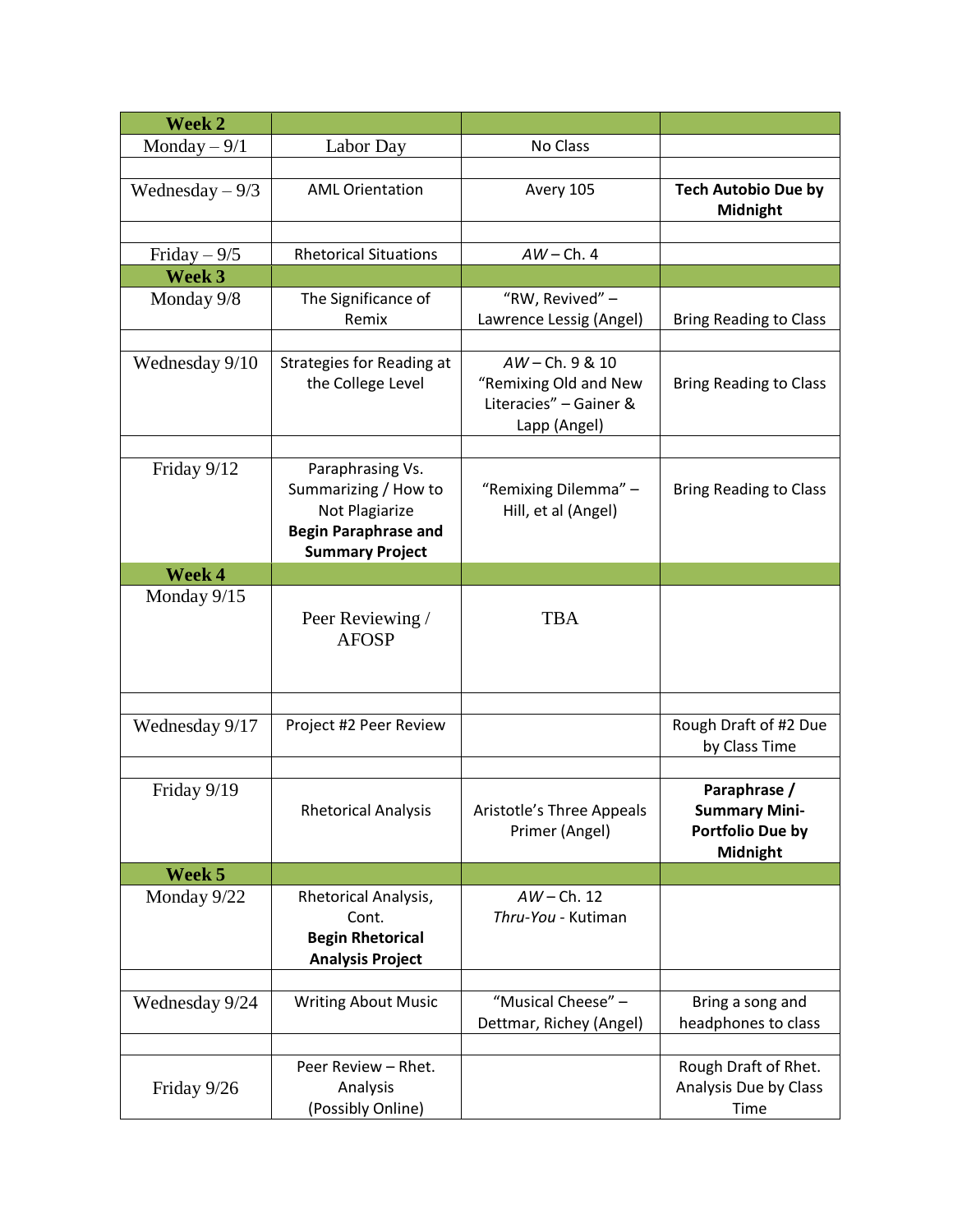| Week 6            |                                            |                        |                                     |
|-------------------|--------------------------------------------|------------------------|-------------------------------------|
|                   |                                            |                        |                                     |
| Monday 9/29       | Revision                                   | $AW$ – Ch. 14          | Working Draft of #3<br>Due in Class |
|                   |                                            |                        |                                     |
|                   |                                            | "Virtual Worlds, Play  | <b>Rhetorical Analysis</b>          |
| Wednesday 10/1    | <b>Digital Communities</b>                 | Ecosystems, and the    | <b>Mini-Portfolio Due By</b>        |
|                   |                                            | Ludisphere" - Pearce   | Midnight                            |
|                   |                                            | (Angel)                | <b>Bring Reading to Class</b>       |
|                   |                                            |                        |                                     |
| Friday 10/3       |                                            | "Chain World Videogame |                                     |
|                   | Digital Communities,                       | Was Supposed to be a   | <b>Bring Reading to Class</b>       |
|                   | cont.                                      | Religion-Not a Holy    |                                     |
|                   | <b>Begin Research</b><br><b>Prospectus</b> | War" - Fagone (Angel)  |                                     |
| Week <sub>7</sub> |                                            |                        |                                     |
| Monday 10/6       | Library Instruction                        |                        |                                     |
|                   | <b>Class Will Meet in</b>                  |                        |                                     |
|                   | <b>Terrell Lower Online</b>                |                        |                                     |
|                   | Classroom, Ter. #20E                       |                        |                                     |
|                   |                                            |                        |                                     |
| Wednesday 10/8    | <b>Choosing Topics</b>                     | $AW - Ch. 11$          |                                     |
|                   |                                            |                        |                                     |
| Friday $10/10$    | <b>Begin Annotated</b>                     | <b>TBA</b>             | <b>Research Prospectus</b>          |
|                   | <b>Bibliography</b>                        |                        | <b>Due Friday</b>                   |
| Week 8            |                                            |                        |                                     |
| Monday 10/13      | <b>Individual Meetings</b>                 | $AW$ – Ch. 7           | <b>RESEARCH!</b>                    |
|                   |                                            | $(p. 170 - 190)$       |                                     |
|                   | <b>Class Not Meeting!</b>                  |                        |                                     |
| Wednesday         | <b>Individual Meetings</b>                 | $AW$ – Ch. 7           | <b>RESEARCH!</b>                    |
| 10/15             |                                            | $(p. 198 - 208)$       |                                     |
|                   | <b>Class Not Meeting!</b>                  |                        |                                     |
| Friday 10/17      | <b>Individual Meetings</b>                 | $AW$ – Ch. 7           | <b>RESEARCH!</b>                    |
|                   |                                            | $(p. 209 - 231)$       |                                     |
| Week 9            |                                            |                        | Optional:                           |
|                   | Working with Sources -                     |                        | Bring Any Source That               |
| Monday 10/20      | Evaluating                                 |                        | You Are Unsure Of                   |
|                   |                                            |                        |                                     |
|                   |                                            |                        |                                     |
| Wednesday         | Working With Sources -                     | A Source From Your     | <b>Bring That Source to</b>         |
| 10/22             | Summarizing                                | Research               | Class                               |
|                   |                                            |                        |                                     |
| Friday 10/24      |                                            |                        | <b>Updated Research</b>             |
|                   | <b>Working With Sources-</b>               | <b>TBA</b>             | <b>Prospectus Due in</b>            |
|                   | Citations                                  |                        | <b>Class</b>                        |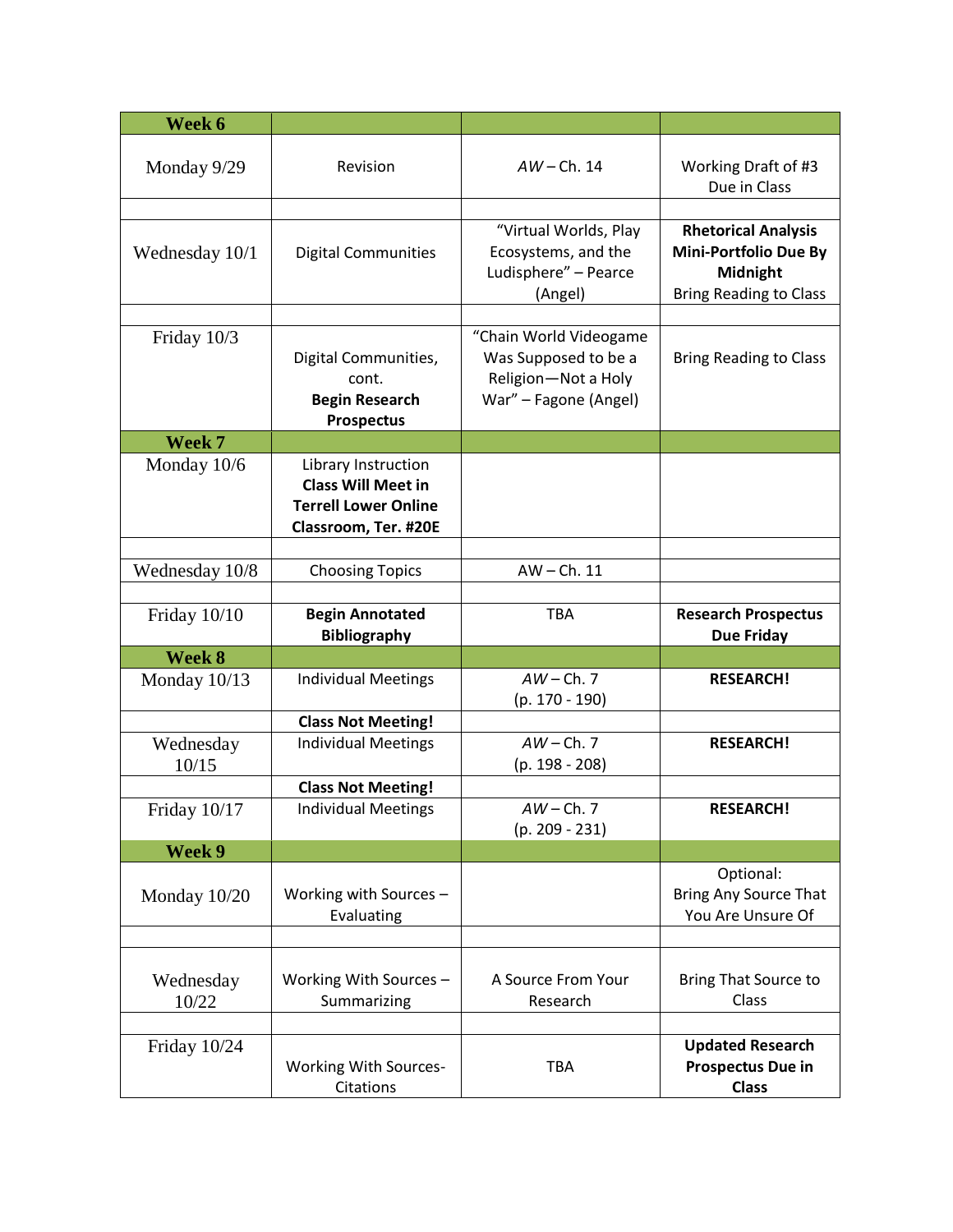| Week 10             |                                                      |                            |                                                                       |
|---------------------|------------------------------------------------------|----------------------------|-----------------------------------------------------------------------|
| Monday 10/27        | Peer Review for<br>Annotated Bibliography            |                            | Rough Draft of A.B.<br><b>Due in Class</b>                            |
|                     |                                                      |                            |                                                                       |
| Wednesday<br>10/29  | Working with Sources-<br>Synthesis                   | $AW$ – Ch. 5               | <b>Annotated Bib Mini-</b><br>Portfolio Due by<br>Midnight            |
|                     |                                                      |                            |                                                                       |
| Friday 10/31        | Planning and Drafting<br><b>Begin Research Paper</b> | $AW$ – Ch. 12              |                                                                       |
| Week 11             |                                                      |                            |                                                                       |
| Monday 11/3         | Planning and Drafting,<br>pt. 2                      | <b>Student Paper - TBA</b> | <b>Bring Reading to Class</b>                                         |
|                     |                                                      |                            |                                                                       |
| Wednesday 11/5      | Making Claims and<br><b>Supporting Them</b>          | $AW - Ch. 6$               | <b>Bring Annotated Bib to</b><br><b>Class</b>                         |
|                     |                                                      |                            |                                                                       |
| Friday 11/7         | MLA Style and<br><b>Citations Workshop</b>           | <b>TBA</b>                 |                                                                       |
| Week 12             |                                                      |                            |                                                                       |
| Monday $11/10$      | Peer Review - Research<br>Paper                      |                            | <b>Rough Draft of</b><br><b>Research Paper Due in</b><br><b>Class</b> |
|                     |                                                      |                            |                                                                       |
| Wednesday<br>11/12  | <b>Revision Workshop</b>                             |                            | <b>Bring Research Paper</b><br>to Class                               |
|                     |                                                      |                            |                                                                       |
| <b>Friday 11/14</b> | <b>Class Not Meeting</b>                             |                            | <b>Research Paper Mini-</b><br>Portfolio Due by<br>Midnight           |
| Week 13             |                                                      |                            |                                                                       |
| Monday $11/17$      | <b>Class Not Meeting</b>                             |                            |                                                                       |
|                     |                                                      |                            |                                                                       |
| Wednesday<br>11/19  | <b>Begin The Remix</b>                               | $AW$ – Ch. 13              |                                                                       |
|                     |                                                      |                            |                                                                       |
| <b>Friday 11/21</b> | <b>Class not Meeting -</b><br><b>Online Activity</b> |                            | <b>Remix Abstract /</b><br><b>Feedbacking</b>                         |
| Week 14             |                                                      |                            |                                                                       |
| Monday 11/24        |                                                      |                            |                                                                       |
|                     | No                                                   | <b>Thanksgiving</b>        |                                                                       |